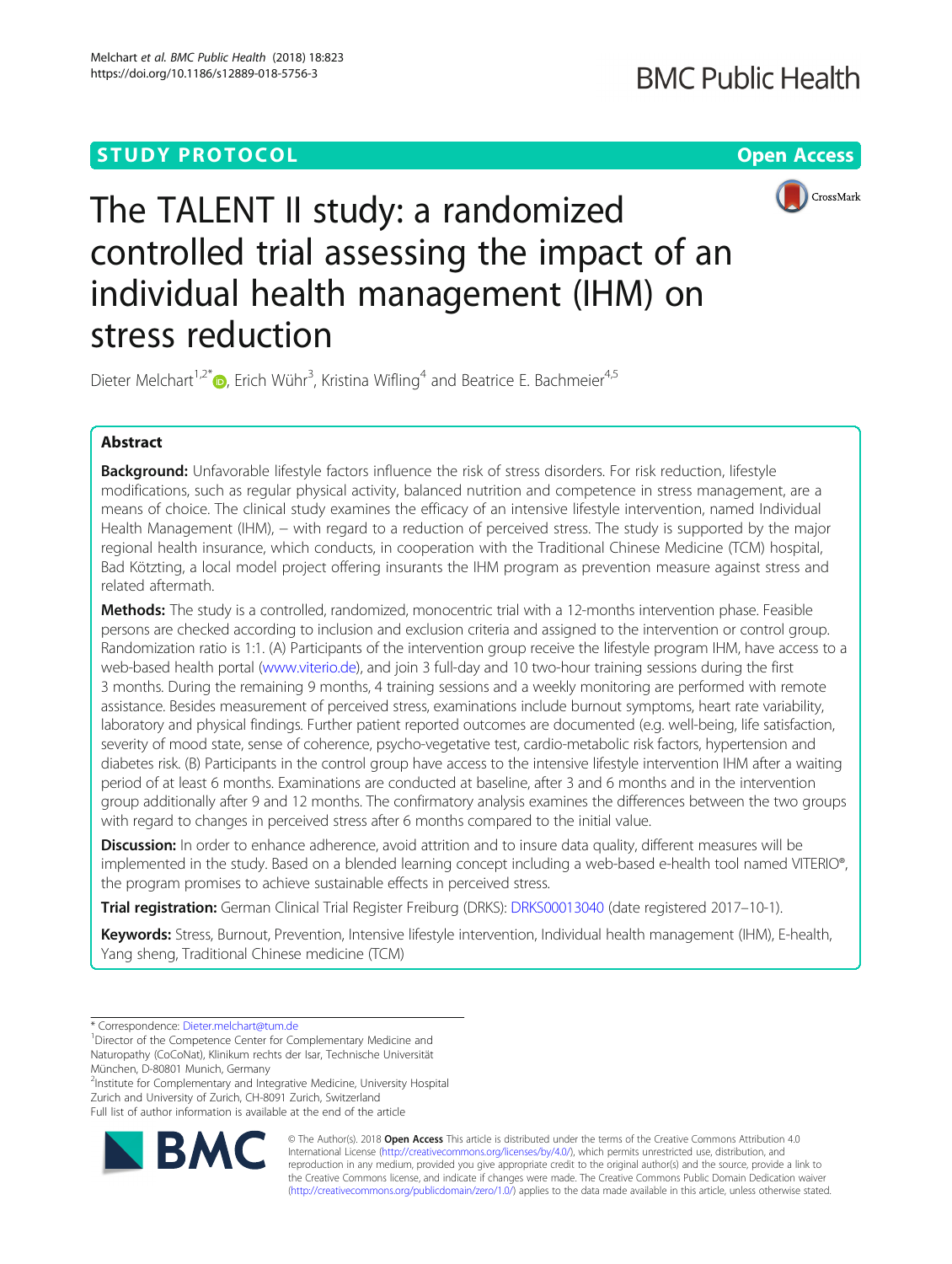# Background

The subjective perception of excessive demands is discussed as causing a variety of diseases [[1\]](#page-7-0). In this context chronic stress can lead to the development of a burnout syndrome [\[2](#page-7-0)] as well as overweight [[3\]](#page-7-0), high blood pressure  $[4]$  $[4]$  $[4]$  and diabetes  $[5]$  $[5]$ . For the indication "overweight", the effects of lifestyle intervention on sustainable weight reduction (1 year and longer) are well documented in literature, like e.g. the "Look AHEAD" (action for health in diabetes) project [\[6](#page-7-0)] or "Guideline for the management of overweight and obesity in adults" [[7\]](#page-7-0). Using the keyword "stress reduction" a literature search reveals predominantly studies, which concentrate their programs and techniques merely on the reduction of stress per se, rather than to change the whole life as practiced in intensive lifestyle intervention programs. In contrast a multimodal stress prevention program as executed in a very recently published randomized controlled study by Stier-Jarmer and coworkers, showed remarkably positive effects after 6 months in the intervention group as opposed to the control group  $[8]$  $[8]$ . A systematic review of 25 studies showed that 80% of all interventions had positive effects on burnout. The supply of refresher seminars intensified the success of the programs [[9\]](#page-7-0).

Main objective and target parameter of the study will be stress-reduction, although the basic concept of IHM (Individual Health Management) is very broad and multifaceted [[10](#page-7-0)]. The sustainability of IHM has already been proven due to an all-embracing change in lifestyle [\[11,](#page-7-0) [12\]](#page-7-0).

The stress prevention study is embedded into a comprehensive network program whose objective is to facilitate and to conduct prevention programs for different indications and risk groups at selected spa regions in Bavaria. Thereby the medical quality of health services offered in the spas shall be improved.

The study is supported by the major regional health insurance, AOK Bayern (Allgemeine Ortskrankenkasse - General Health Insurance, Bavaria), which conducts, in cooperation with the TCM hospital, Bad Kötzting, a local model project offering insurants the IHM program as preventive measure against stress and related aftermath. The outcomes are expected to have high impact on health policy, as the study is designed to provide evidence that perceived stress can be remarkably reduced already after 1 year of IHM lifestyle intervention. In case of positive outcomes a preventive effect on stress related diseases can be suggested, which will ultimately relieve health insurance providers.

In this context a randomized controlled trial on weight reduction (TALENT study) has been performed previously by our group [\[12,](#page-7-0) [13\]](#page-7-0) resulting in a statistically significant weight reduction of about 10% of the baseline weight after one year [\[12\]](#page-7-0). Our own preliminary data showed our concept for a web-based lifestyle intervention program as applied throughout the IHM is a can be successfully implemented in a specialized spa region with suspected effectiveness in people with perceived stress [\[14\]](#page-7-0). The program has been conducted in the Bavarian health resort area of Bad Kötzting, which has become a center of preventive medicine – also due to the reason that the first German hospital for Traditional Chinese Medicine (TCM) is located there.

The comprehensive lifestyle intervention program IHM which has initially been established as a framework program for mainstream and complementary approaches of lifestyle medicine was developed at the Competence Center for Complementary Medicine and Naturopathy (CoCoNat) of the TU Munich, Germany. Basic medical experience, technical prerequisites and training resources necessary for the accomplishment of the IHM are on location. Development of the intensive lifestyle intervention was supported by public funding provided by the Bavarian Federal Health Office. By making use of both conventional and TCM methods, our comprehensive lifestyle intervention program addresses primarily all persons who would like to activate the body's own resources and health supporting potential for self-healing [[15](#page-7-0)].

The IHM should enable the participant to learn how to manage own stress situations through regulation of emotions. This should result in a reduction of the perceived stress levels.

Aim of the here presented study is to evaluate the efficacy of the lifestyle intervention program IHM in reduction of perceived stress in respect to a control group (waiting list) after 6 months. Additionally, within the IHM intervention group, the further course until the end of the lifestyle intervention program after 12 months will be analyzed.

# **Methods**

# Study design

The study is a monocentric randomized controlled trial. The study duration for each participant is 6 months. In the intervention group there is also a longitudinal analysis with examinations after months 9 and 12. The study will be performed at the SINOCUR prevention center in Bad Kötzting, Germany. The center is committed to be part of the core teams promoting Individual Health Management (IHM) which are pooled into a centrally coordinated network of health promotion called "IHM campus".

# Web-based recruitment and participants

For recruitment of participants The AOK Bayern Health insurance contacted < 60.000 authorized insurants in the catchment area of the IHM Prevention center SINOCUR in Bad Kötzting, via written correspondence. The contacted persons are invited to conduct a short health survey in the e-Health portal VITERIO® which is part of the IHM [[10](#page-7-0)]. At the end of the survey all interested persons can decide whether to take part in the study or not. The persons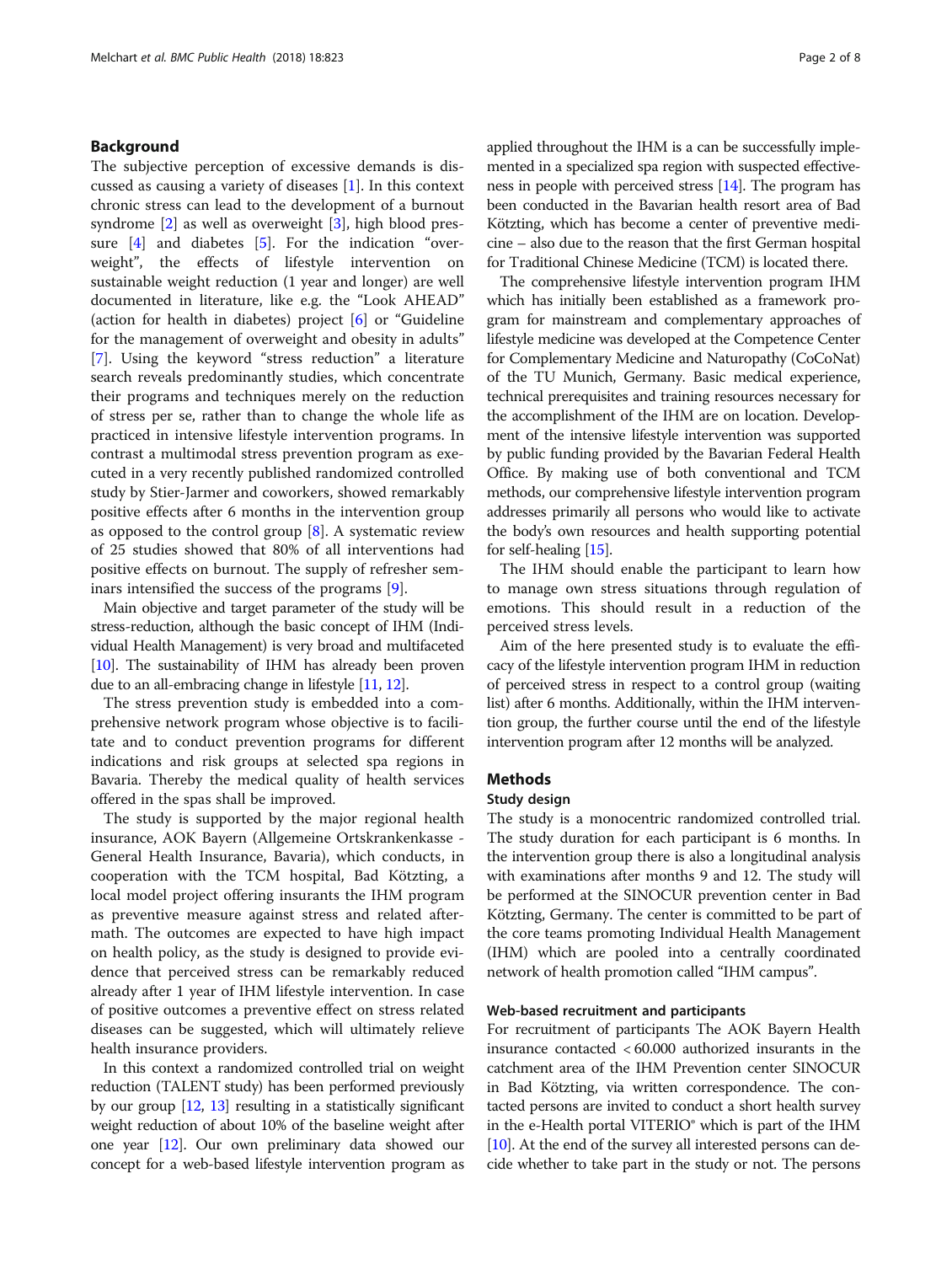who are willing to participate in the study will contact the local IHM team in Bad Kötzting which will provide basic information around the study and perform the screening for the main inclusion criteria. A personal appointment with all persons who apparently will comply with the requirements of the study is planned and the trial physician will check all criteria for inclusion and exclusion after a comprehensive examination of all potential participants. Information on background, objectives benefits and risks of the study will be provided by the trial physician by a leaflet as well as orally.

# Inclusion/exclusion criteria

Persons of both sexes, aged 18–70 years resident in the catchment area of Bad Kötzting, with Tedium-Measure ≥3,20 (= moderate stress, pre-burnout), Perceived Stress Questionnaire (PSQ) total score > 41, and subjective feeling of stress exposure for more than 3 months, can be included in the study. A written informed consent is mandatory.

Persons will not be included if one of the following exclusion criteria is present: being unable to consent for themselves, insufficient skills in German language, no private access to internet, known hypertension (systolic blood pressure ≥ 160 mmHg or diastolic blood pressure ≥ 100 mmHg) with or without medication, known hypotension (systolic blood pressure ≤ 70 mmHg or diastolic blood pressure  $\leq 50$  mmHg), body mass index (BMI) < 17,5, psychiatric/psychotherapeutic treatment requirements defined as "severe signs and symptoms" according to the ISR (ICD-10-Symptom Rating) questionnaire in at least one of the subscales depressive syndrome, anxiety syndrome, obsessive-compulsive syndrome, somatoform syndrome, eating disorder syndrome or in the ISR total score, known psychiatric treatment (with or without medication), known diabetes mellitus (type 1 or 2), known heart disease (like CHD, arrhythmia, valvular heart defect, cardiac insufficiency), known gastric or duodenal ulcers, known diseases of the liver or kidneys, known diseases of the eyes (e.g. retinal detachment), known disease of the thyroid gland or taking of thyroid hormones, known disease-related impairments preventing a participation in the lifestyle program (e.g. arthrosis), known therapeutic conditions that are due to known risks/side effects not compatible with participation in the lifestyle program, known pregnancy (or lactation) or planned in the next year, participation in another currently clinical trial or during the last 6 months.

# Number of cases

Command variable was the change in overall perceived stress as evidenced by means of PSQ total score in month 6 in comparison to base line at month 0 (M0) collected as continuous numerical value.

For PSQ base line values over 41 mean reduction of overall PSQ levels after 6 months is expected to be 18 points in the intervention group and 9 points in the control group according to our own pilot study [[14](#page-7-0)]. This corresponds to a 33% reduction of base line levels in the intervention group. Mean variation in PSQ value change was assumed to be 18 points in both groups. Therefore, the sample size for the t-test for independent groups ( $\Box = 0.05$ , two-sided, power 80%,  $\Box$  = 0.2) was estimated as 64 in each group (allocation ratio 1:1). Taking into account an expected dropout rate of 5%, a total sample size of 136 participants was deemed appropriate.

# Randomization

Randomization will be carried out as previously described by us [[13\]](#page-7-0). Briefly, participants will be randomized after formal inclusion. Closed envelopes will be opened by the trial physician in strictly sequential order of the enrolments and the allocated study arm will be disclosed to the study participant. The allocation ratio is 1:1, means 1 for the intervention group and 1 for the control group (waiting list). Randomization will be prepared for 150 participants (including replacement numbers). An independent data manager at the institute for medical statistics and epidemiology at the TU Munich will prepare randomization and allocation envelopes.

### Intervention

The study compares an intervention (IHM = Individual Health Management) with a control group (6 months waiting list for IHM).

Group IHM: The lifestyle intervention program IHM is a therapeutic intervention against stress, pre-burnout and burnout. It consists of several phases and training packages and spans over a time period of 12 months, including intensive lifestyle counseling during the first three months. The basic training consists of an introduction phase with 3 health days and a training phase with ten weekly after-work group seminars. Subsequently the intervention program envisages a 9-months maintenance phase with weekly monitoring by specially trained health coaches and as needed distant lifestyle counseling, as well as trimestral refresher days (Fig. [1](#page-3-0)).

In particular the introduction phase consists of three full health days in which the participants learn how to practice self-awareness (individual life conditions and their impact on the health status), how to optimize quality of life and life satisfaction as well as the proper TCM constitution type. The participants are trained how to use the e-Health portal VITERIO® and how to perform 6-min- and 2-km-walking-tests and basic knowledge on "3–1-2" Qi-Gong relaxation technique among others. Further training contents are techniques of time management, information on stress and resilience, regulation of mood and exertion,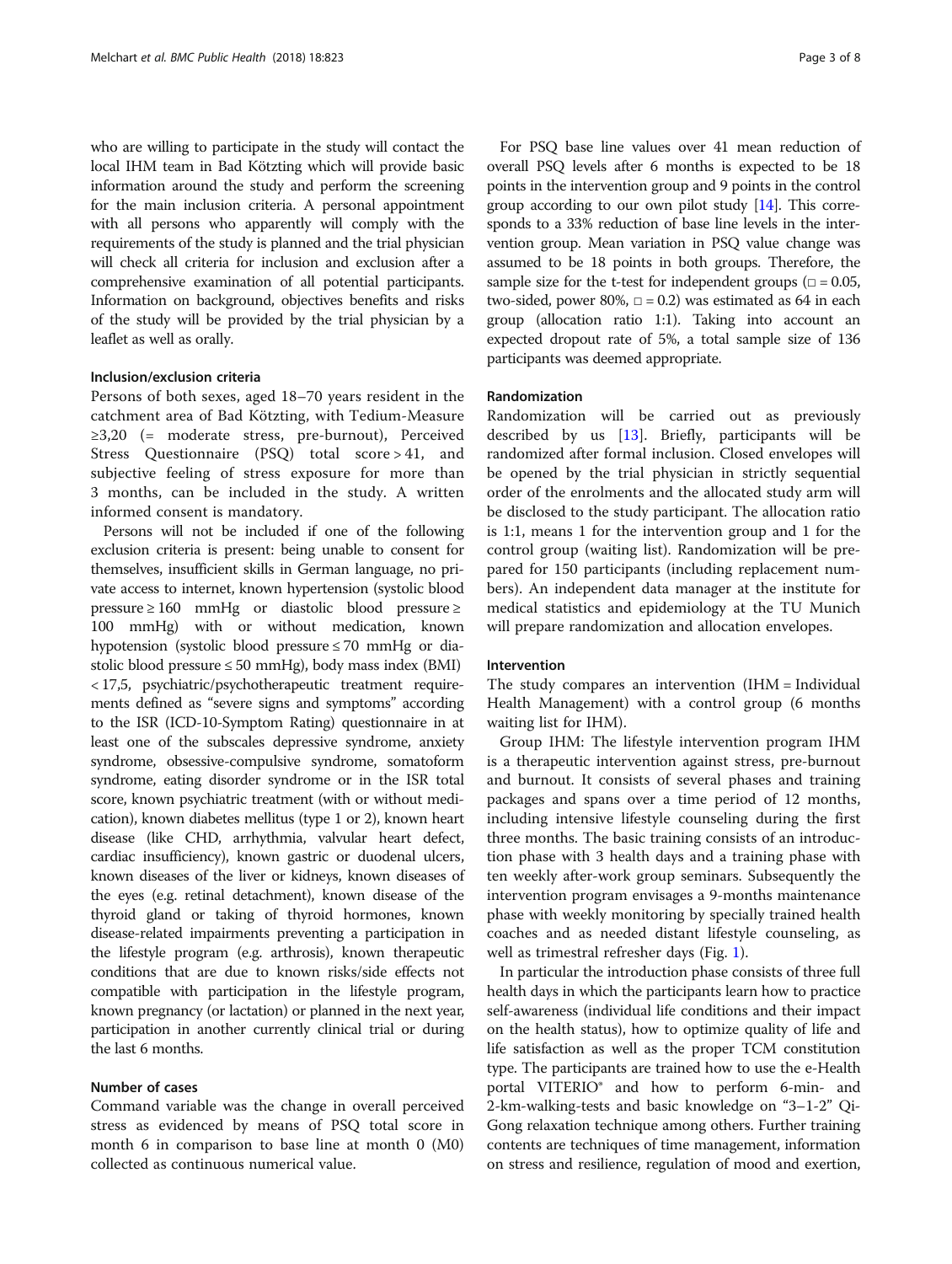<span id="page-3-0"></span>

the significance of dietary days for stress reduction, knowledge of the individual risk and protection factors, and to determine individual aims in life.

During the intervals of the three health days, participants are encouraged to perform self-observation and to document their lifestyle in the VITERIO® e-Health portal, which performs an evaluation in form of a so-called time-and-mood analysis. The results shall enhance the participant's sense of self. Additionally health behavior in regard to movement, nutrition and stress will be promoted. By means of systematic feedback to VITERIO® the participants' changes in lifestyle, behavior and regulation of emotions will be recorded and evaluated.

The 3-month-training-phase encompasses 10, not less than 2-h after work training sessions in which the participant practices health behavior, in particular mental resilience and handling of stress, relaxation techniques, and how to plan "being and staying healthy" with medical check-ups and priority lists. There will be lectures on time management, nutrition and deeper insights into QiGong.

During the subsequent 9-month-maintenance phase, the participants are monitored on a weekly base by the health coaches. Via a PROFI (provider reported outcomes of findings and interventions) access to VITERIO® the Coach has insight into the individual health data entered by the participant into the e-health portal. Thereby changes in perceived stress or weight can be detected and analyzed in depth. On demand this type of distant life style counseling can be supplemented by personal training sessions. 4 refresher sessions within 9 months shall be performed in order to deepen and substantiate teaching and learning contents.

Based on the documented health data, the health coach provides a final assessment that reveals the achievement of the participant's goals at the end of the intervention.

Figure [2](#page-4-0) shows the basic design of the study with the two study groups. Table [1](#page-4-0) gives an overview on the study process.

### **Outcomes**

The primary outcome measure to test the hypothesis of no differences between the effects of both groups in perceived stress (PSQ total score; Perceived Stress Questionnaire) from baseline to month 6. Secondary outcome parameters are Tedium-Measure, ICD-10-Symptom-Rating (ISR), TCM diagnosis, TCM constitution, heart rate variability (HRV), heart rate, laboratory findings, waist circumference, blood pressure, stresses and strains, 3-level-stresstest, severity of mood state in general (VAS), life satisfaction (FLZ), well-being and vitality (WHO-5-well-being), self-efficacy, optimism and pessimism (SWOP), motivation and willingness to change, sense of coherence (SOC-13), social support (SSS), psycho-vegetative test, comprehensive medical history, cardiovascular and metabolic risk factors, hypertension risk, diabetes risk (FINDRISK), nutrition index, moving index, physical power, and the body's defenses. The occurrence of adverse events will be captured systematically at each physical examination following the baseline testing. A list of all questionnaires and the time points of data collection are given in Table [2.](#page-5-0)

# Statistical analysis

The confirmatory analysis will be conducted using a 2-sided significance test at the 5% significance level. Based on the intent-to-treat population (ITT) the primary outcome (change in perceived stress (PSQ total score)  $\Delta$ month 0 – month 6) will be tested by analysis of variance with the grouping factor "intervention" controlled for baseline value. In participants with missing data for PSQ total score at month 6 (drop-outs) an adequate conservative imputation technique will be applied. Secondary endpoints will be analyzed analogously but using an explorative approach.

All captured data will be analyzed descriptively by appropriate statistical parameters: absolute and relative frequencies for categorical data and arithmetic means,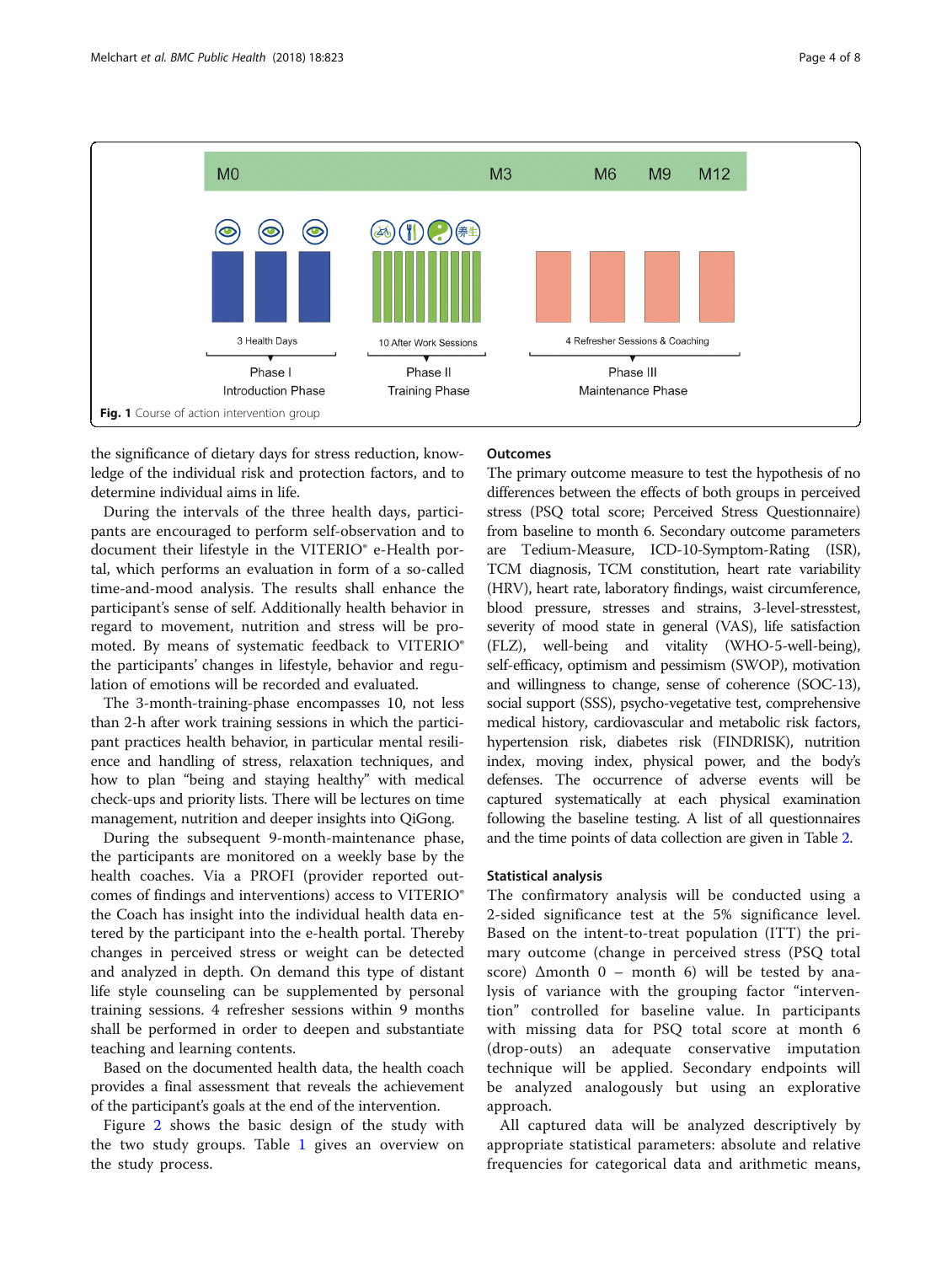<span id="page-4-0"></span>

# Table 1 Study Process Chart

| <b>Examination</b>                                                             | Month    |   |    |   |    |  |  |
|--------------------------------------------------------------------------------|----------|---|----|---|----|--|--|
|                                                                                | $\Omega$ | 3 | 6  | 9 | 12 |  |  |
| Inclusion-/exclusion criteria                                                  | X        |   |    |   |    |  |  |
| Informed consent                                                               | X        |   |    |   |    |  |  |
| Randomization                                                                  | X        |   |    |   |    |  |  |
| Sociodemographic data                                                          | $\times$ |   |    |   |    |  |  |
| Size                                                                           | X        |   |    |   |    |  |  |
| Weight, waist circumference,<br>Body-Mass-Index, blood pressure,<br>heart rate | X        | Χ | X  | X | X  |  |  |
| Laboratory findings:                                                           |          |   |    |   |    |  |  |
| - Fasten glucose                                                               | X        | X | Χ  | X | X  |  |  |
| - Triglycerides                                                                | X        | Χ | Χ  | Χ | X  |  |  |
| - Total cholesterol                                                            | X        | Χ | X  | X | X  |  |  |
| - HDL-/LDL-Cholesterol                                                         | X        | Χ | X. | X | X  |  |  |
| - Kidney (Crea, Urea)                                                          | X        |   | X  |   | X  |  |  |
| - Liver (ASAT, ALAT, GGT, ALP, Bilirubin)                                      | X        |   | X  |   | X  |  |  |
| - Electrolytes (Ca, K, Cl, Mg, Na)                                             | X        |   | Χ  |   | X  |  |  |
| - Blood count (Ery, Leuco, Ptl, Hk, Hb)                                        | X        |   | Χ  |   | X  |  |  |
| - TSH (basal)                                                                  | Χ        |   | Χ  |   | X  |  |  |
| Perceived Stress Questionnaire (PSQ)                                           | X        | Χ | X  | X | X  |  |  |
| ICD-10-Symptom Rating (ISR)                                                    | Χ        | Χ | Χ  | Χ | X  |  |  |
| Heart Rate Variability (HRV)                                                   | X        | X | X  | X | X  |  |  |
| <b>TCM-Diagnosis</b>                                                           | X        | X | X  | X | X  |  |  |
| Adverse events/effects                                                         |          | Χ | Χ  | Χ | Χ  |  |  |

medians, standard deviations for numerical data. Where indicated, 95% confidence intervals will be presented. Apart from the confirmatory analysis a series of sensitivity analyses will be performed to explore the impact of different factors on the results of the analyses. Relevant factors are among others adherence to the protocol, adherence to the intervention program IHM and different responder definitions.

In terms of sensitivity analysis, primary and secondary endpoints will be examined based on the ITT as well as the per-protocol (PP) population. The ITT population will comprise all patients that had compiled the PSQ total score at least at baseline. They will be evaluated as randomized. Subjects will be considered PP if they had participated in the study according to the protocol.

# Ethical review

Ethical approval for this study was obtained from the ethics commission of the Medical Faculty of TU Munich (file number 278/17S). The investigators will ensure that the study will be conducted in compliance with the ethical guidelines as set out by this committee, and in line with the guidelines for good clinical practice (GCP).

# **Discussion**

The comprehensive lifestyle intervention program IHM, was designed to enable people to manage sufficiently their own stress situations. In this context the capacity to regulate emotions is an important technique to reduce perceived stress levels. Differently from other lifestyle interventions like e.g. in weight reduction programs, where objective measurands like weight or BMI indicate the success of the program, stress levels and their impact on health state can only be evaluated as experienced by the individual. To measure stress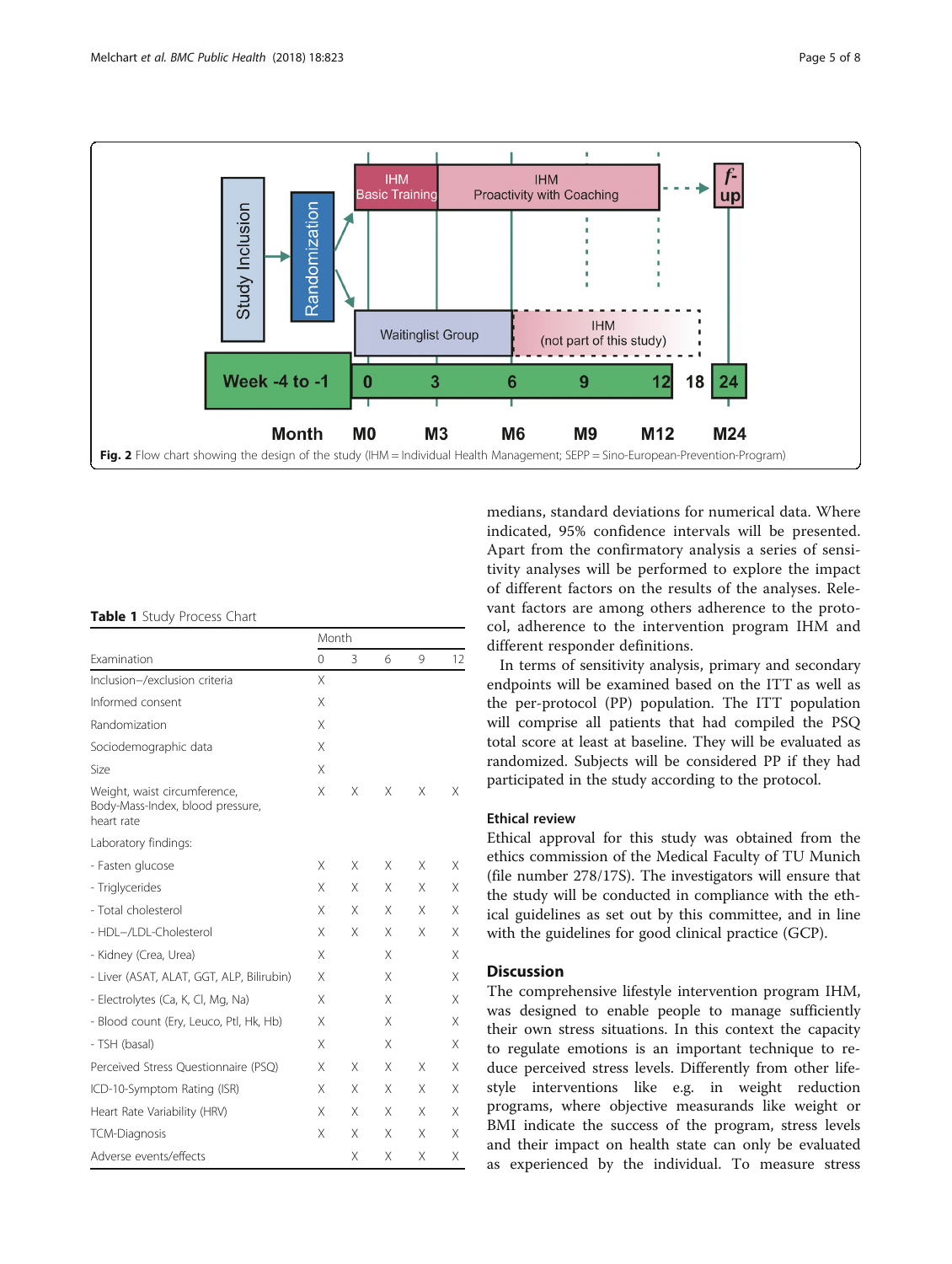### <span id="page-5-0"></span>Table 2 Questionnaires

| Health Check                                   |   | Month |   |   |    |  |  |
|------------------------------------------------|---|-------|---|---|----|--|--|
|                                                |   | 3     | 6 | 9 | 12 |  |  |
| Health Check 1                                 |   |       |   |   |    |  |  |
| - Comprehensive medical history                | X | X     | X | Χ | X  |  |  |
| - Hypertension risk                            | Χ | X     | X | Χ | X  |  |  |
| - Diabetes risk (FINDRISK)                     | Χ | X     | X | Χ | X  |  |  |
| - Motivation and willingness to change         | Χ |       | X |   | Χ  |  |  |
| - Life satisfaction (FLZ)                      | X | X     | X | Χ | X  |  |  |
| - Burnout Scale (Tedium-Measure)               | Χ | X     | X | Χ | X  |  |  |
| - TCM constitution                             | X | X     | X | Χ | X  |  |  |
| Health Check 2                                 |   |       |   |   |    |  |  |
| - Psycho-vegetative test                       | Χ | X     | X | Χ | X  |  |  |
| - Severity of mood state in general (VAS)      | X | X     | X | X | X  |  |  |
| - Stresses and strains                         | Χ | X     | X | Χ | X  |  |  |
| - Well-being and vitality (WHO-5-well-being)   | Χ | X     | X | Χ | X  |  |  |
| - Cardiovascular and metabolic risk factors    | Χ | X     | X | Χ | X  |  |  |
| - Self-efficacy, optimism and pessimism (SWOP) | Χ | X     | X | Χ | X  |  |  |
| - 3-level-stresstest                           | X | X     | X | X | X  |  |  |
| - Nutrition index                              | Χ | X     | X | X | X  |  |  |
| - Moving index                                 | X | X     | X | X | X  |  |  |
| - Physical power                               | Χ | X     | Χ | Χ | Χ  |  |  |
| - The body's defenses                          | Χ | X.    | X | Χ | X  |  |  |
| - Sense of coherence (SOC-13)                  | X | X     | X | Χ | X  |  |  |
| - Social support (SSS)                         | Χ | X     | X | Χ | X  |  |  |

levels. we use the perceived stress questionnaire (PSQ) developed by Levenstein et al. in 1993 [\[16](#page-7-0)] and modified by Fliege et al. in 2005 [\[17\]](#page-7-0). The PSQ with its high consistency, high reliability and validity is proven to be superior to alternative measures for predicting stress-related health outcomes. In a previously conducted pilot-study, we considered exhaustion as an important symptom of stress and measured sub dimensions like fatigue/loss of motivation (Tedium Measure), low vitality (WHO-5-well-being index) and sleep disturbance (neuro-vegetative questionnaire) as indicators for the degree of exhaustion. After 6 months of comprehensive lifestyle intervention by IHM all indicators for stress-based disorders showed relevant improvements in a consistent way [[14\]](#page-7-0).

The implementation of IHM helps participants to strengthen self-perception and self-reflection and gives support to avoid inadequate emotional-cognitive assessments and maladaptive behavior in order to stay healthy. This is achieved by organismic and psycho-social, as well as cognitive contributions, which are a core issue of complementary medicine. The strengthening of salutogenic resources and protective factors for health maintenance are pro-active processes that needs a strong active involvement of the individual. Implementation of comprehensive lifestyle intervention concepts in routine care requires a difficult interplay of statutory sickness funds, physicians, coaches and the participants themselves. The performance of a randomized controlled trial (RCT), as presented here, is of utmost importance to provide convincing data to all partners involved.

# Quality assurance and bias

The protocol was developed according to the Consort guidelines (see Additional files [1](#page-6-0) and [2](#page-6-0)). Qualification of the trial physicians regarding the legal requirements was according to the German Drug Law (AMG) and in line with the guidelines for GCP. Personnel in the study center and the participating spa regions being involved in coaching of IHM participants have been trained and certified as designated IHM health coaches. Monitoring of the study comprising central monitoring as well as onsite visits at the participating study centers will be executed by a professional institution with acknowledged expertise in supervision of clinical trials (Munich Study Center at the Medical faculty of TUM). An independent statistician at the institute for medical statistics and epidemiology at the TUM will conceptualize and perform the confirmatory analysis of the data. In order to avoid early drop-outs comprehensive information on the study will be handed out to each participant.

Participants allocated to the IHM study arm will follow a lifestyle intervention program aimed to reduce stress, while participants in the control group are on a waiting list for 6 months before they will also enter the IHM intervention. The comprehensive lifestyle intervention IHM is requesting a high level of active participation and the potential effectiveness of an intervention is affected by non-adherence to the program. All potential study participants are informed in detail on the study requirements before enrollment. During the 6 months-study duration there are sixteen personal meetings scheduled and it has to be expected that especially for those participants with a longer distance between their domicile and the study center not all appointments will be followed. We will implement a simple score for compliance based on the rate of participation and will use this for sensitivity analyses to check for potential association with effect sizes. All steps and phases of IHM are clearly predefined and therefore the individual health behavior actually practiced in the participants' everyday life has to be analyzed and adapted to the program. Concerning participants in the intervention group of the trial: Changes in life situations, personal crisis as well as success can be the cause of alterations in lifestyle, however this will not automatically lead to an exclusion from the program or the trial. Similarly, participants of the control group who apparently improve their lifestyle only by written advice need not be excluded.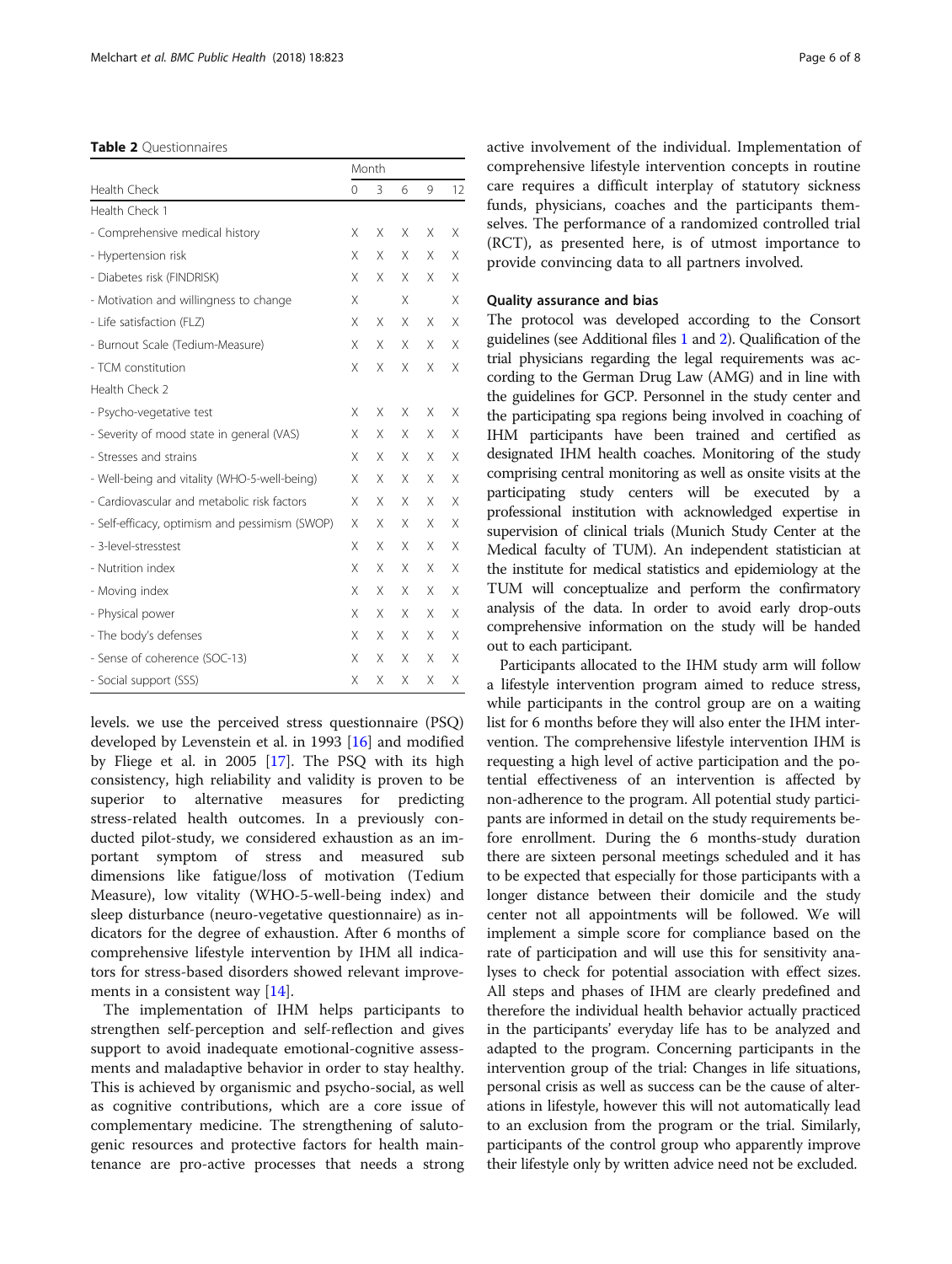# <span id="page-6-0"></span>Expected benefit

This randomized controlled study will contribute to the evidence of a comprehensive lifestyle program which in the current form has not yet been proved for stress reduction. The program with an active duration of 12 months promises to achieve sustainable effects in this context. Based on a blended learning concept and using web-based e-health tools the program might overcome the well-known challenges of many stress-relief programs. Although knowing how lifestyle and self-awareness should be modified it proves to be hard to sustainably improve health related behavior in everyday life. Lifestyle intervention programs including refresher seminars are expensive due to personal lifestyle counseling by specially trained coaches, and costly data management. Many persons suffering from stress or overweight cannot afford to participate in these programs and so far health insurances do not reimburse the charges. The major regional health insurance, AOK Bayern, is the first to support a lifestyle intervention program in order to make it available as model project for their insurants. It is conceivable that, in future, this preventive measure against stress and obesity related diseases will be an inherent part of reimbursement policy of health insurances in case this model project proofs to be successful.

Furthermore, our study will show whether comprehensive lifestyle training can be implemented successfully in local health and prophylaxis centers. The here presented clinical trial is designed monocentric, however the idea can be easily transferred to various other health centers and spas. A pertinent concept to transfer the idea of IHM to other spa regions is already existing in the IHM campus, which is a comprehensive network to install and maintain prevention programs for different risk groups at selected spas in Bavaria. This could be the door opener to make a nationwide shift in paradigm from a disease-orientated medical care to a salutogenic based health policy supporting prevention and maintaining public health.

# Additional files

[Additional file 1:](https://doi.org/10.1186/s12889-018-5756-3) CONSORT 2010 Checklist (DOC 215 kb) [Additional file 2:](https://doi.org/10.1186/s12889-018-5756-3) CONSORT 2010 Flow Diagram (DOC 48 kb)

### Abbreviations

AHEAD: Action for Health in Diabetes; AMG: Arzneimittelgesetz (German Drug Law); AOK Bayern: Allgemeine Ortskrankenkasse - General Health Insurance, Bavaria; BMI: Body Mass Index; CHD: Coronary Heart Disease; CoCoNat: The Competence Center for Complementary Medicine and Naturopathy; FINDRISK: Finnish Diabetes Risk Study; FLZ: Fragebogen zur Lebenszufriedenheit (questionnaire on life satisfaction); GCP: Good Clinical Practice; IHM: Individual Health Management; ISR: ICD-10-Symptom Rating; ITT: Intend-to-Treat; PP: Per Protocol; PROFI: Provider Reported Outcomes of Findings and Interventions; PSQ: Perceived Stress Questionnaire; RCT: Randomized Controlled Trial; SOC: Sense of Coherence; SSS: Social Support Scale; SWOP: Self-efficacy, Optimism and Pessimism; TALENT: TAilored Lifestyle IntervENTion; TCM: Traditional Chinese Medicine;

TU: Technical University; VAS: Visual Analogue Scale; VITERIO: A VIrtual Tool for Education, Reporting, Information and Outcomes

#### Acknowledgements

We thank Mrs. Evelyn Bohnes, IHM-coach and Mrs. Yanjing Wellenhofer-Li, assistant physician, both working at the health promotion center of CoCoNat, TUM, for all their valuable practical feedbacks concerning usability and functional design of VITERIO.

Further, we would like to thank all staff members of the Traditional Chinese Medicine (TCM) hospital Bad Kötzting, and especially Anton Staudinger, CEO of the hospital, for all the important support and attendance of the whole project. Additionally, many thanks to all IHM-coaches of participating health resorts for the successful implementation and adaptation of the software. Last but not least, we appreciate the generous funds from Erich-Rothenfußer-Stiftung, Munich and all the personal engagements of both chairpersons.

#### Funding

The project is funded by the Bayrisches Landesamt für Gesundheit und Lebensmittelsicherheit (Bavarian Ministry for Health and Food Safety). Development activities at the Competence Centre of Complementary Medicine and Naturopathy, Klinikum rechts der Isar, Technische Universität München, were supported by Erich-Rothenfußer-Stiftung (welfare group, patient foundation). Implementation phases were funded by the Bavarian Ministry of Health in several quality assurance and clinical research projects. The funding parties have not been involved in study design, data collection, analysis and interpretation of data or writing the manuscript.

### Authors' contributions

DM takes full responsibility for the conceptual contents, strategy and integrity of the medical functional work concerning lifestyle program IHM and the design of the study protocol. Drafting of the manuscript: DM, BEB, EW, KW. Critical revision of the manuscript: DM, BEB, EW, KW. All authors read and approved the final manuscript.

### Ethics approval and consent to participate

Ethical approval for this study was obtained from the ethics commission of the Medical Faculty of TU Munich (file number 278/17S). The investigators will ensure that the study will be conducted in compliance with the ethical guidelines as set out by this committee, and in line with the guidelines for good clinical practice (GCP). A paper version of the patient informed consent was handed out to each study participant prior to participation at the corresponding study center.

#### Consent for publication

Not applicable, because manuscript does not contain any individual person's data in any form.

#### Competing interests

D. Melchart reports, that he has intellectual property on the software VITERIO®. However, the patent is pending, that means, it has been filed but not issued.

The authors declare that they have no competing interests.

# Publisher's Note

Springer Nature remains neutral with regard to jurisdictional claims in published maps and institutional affiliations.

#### Author details

<sup>1</sup> Director of the Competence Center for Complementary Medicine and Naturopathy (CoCoNat), Klinikum rechts der Isar, Technische Universität München, D-80801 Munich, Germany. <sup>2</sup>Institute for Complementary and Integrative Medicine, University Hospital Zurich and University of Zurich, CH-8091 Zurich, Switzerland. <sup>3</sup>Member of the faculty for Applied Health Care Science, Deggendorf Institute of Technology DIT, D-94469 Deggendorf, Germany. <sup>4</sup> Competence Center for Complementary Medicine and Naturopathy (CoCoNat), Klinikum rechts der Isar, Technische Universität München, D-80801 Munich, Germany. <sup>5</sup>Institute of Laboratory Medicine, University Hospital, LMU Munich, Munich, Germany.